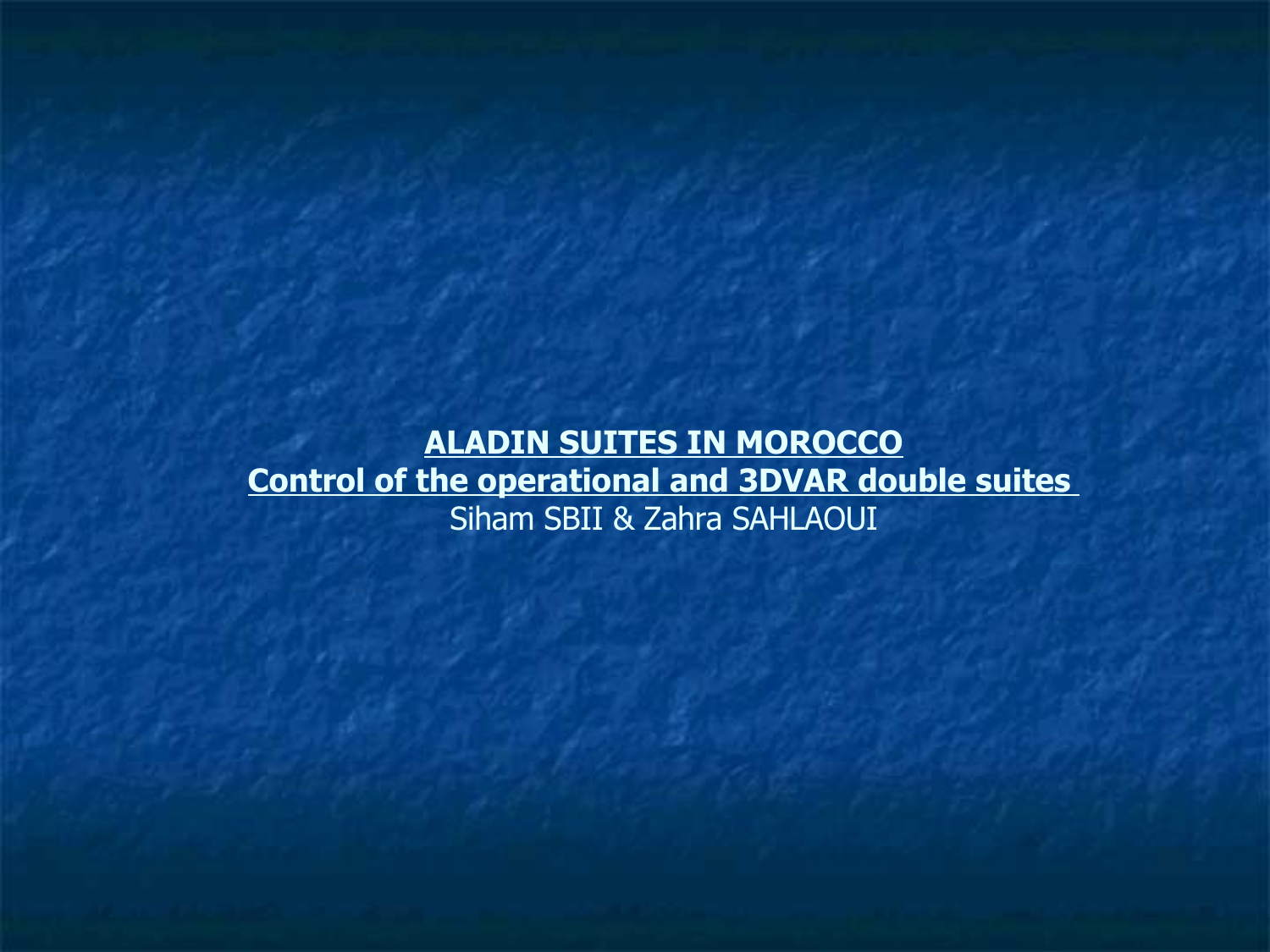

# ALADIN/NORAF

|                                | <b>Horizontal</b><br><b>Resolution</b> | <b>Vertical</b><br><b>levels</b> | Data<br>assimilation           | Range of<br>forecast | Operation<br>cycle | boundary<br>conditions                   |
|--------------------------------|----------------------------------------|----------------------------------|--------------------------------|----------------------|--------------------|------------------------------------------|
| <b>ALADIN/N</b><br><b>ORAF</b> | 31km                                   | 37                               | <b>Dynamical</b><br>adaptation | 72                   | <b>CY25t1</b>      | <b>ARPEGE</b><br>Asynchron<br><b>OUS</b> |
| ALADIN/M<br><b>AROC</b>        | 16.7                                   | 37                               | <b>Dynamical</b><br>adaptation | 72                   | <b>CY25t1</b>      | <b>NORAF</b><br>Synchrono<br><b>us</b>   |



# ALADIN/MOROCCO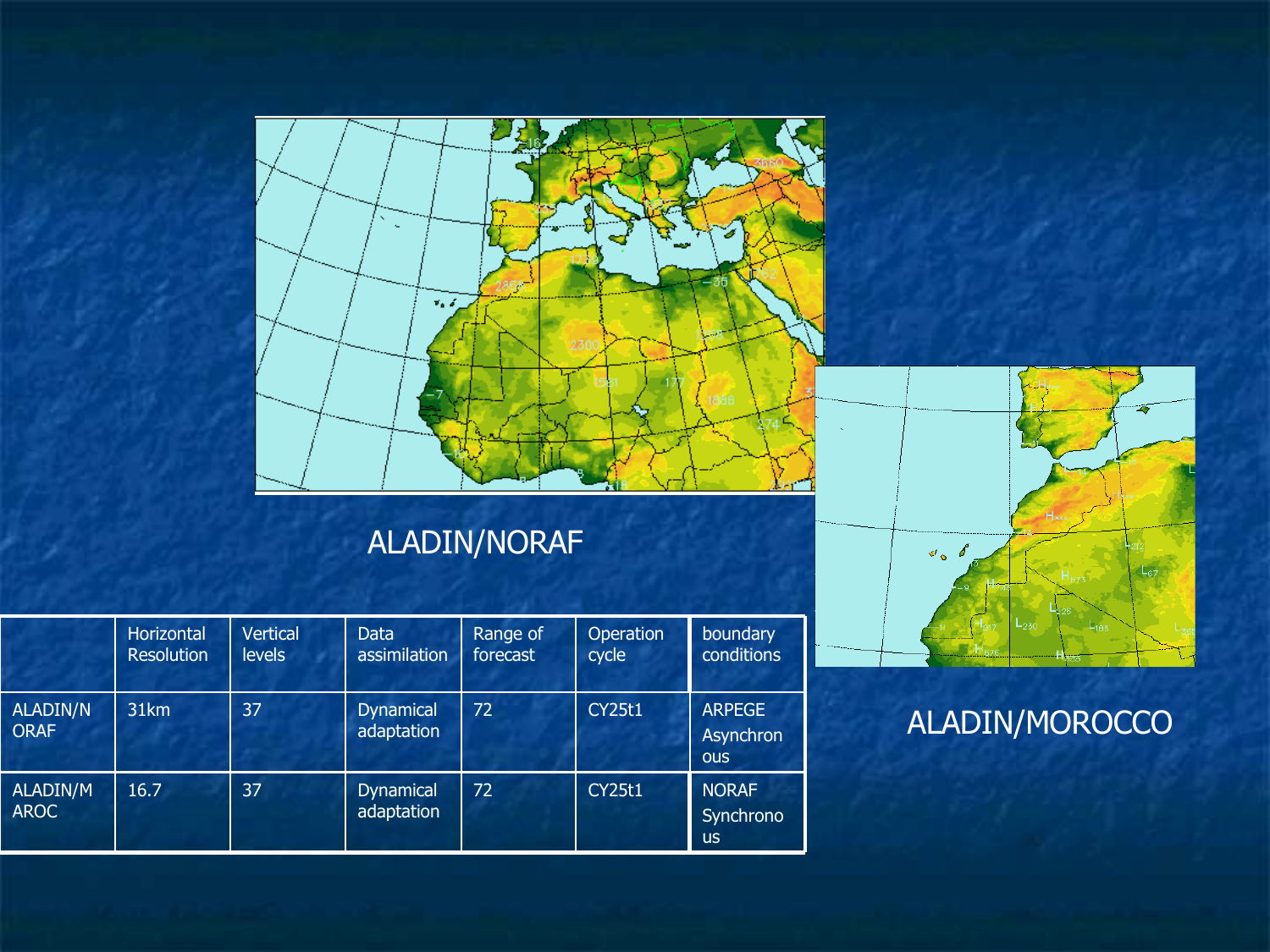## 3D-VAR and Operational suites Versus observations



Humidity at 900hPa versus forecast range (in Red: Dynamical adaptation & in blue: 3DVAR)



Mean Sea level pressure scores versus synoptic observations RMS (left) Bias (right) (in Red: Dynamical adaptation & in blue: 3DVAR )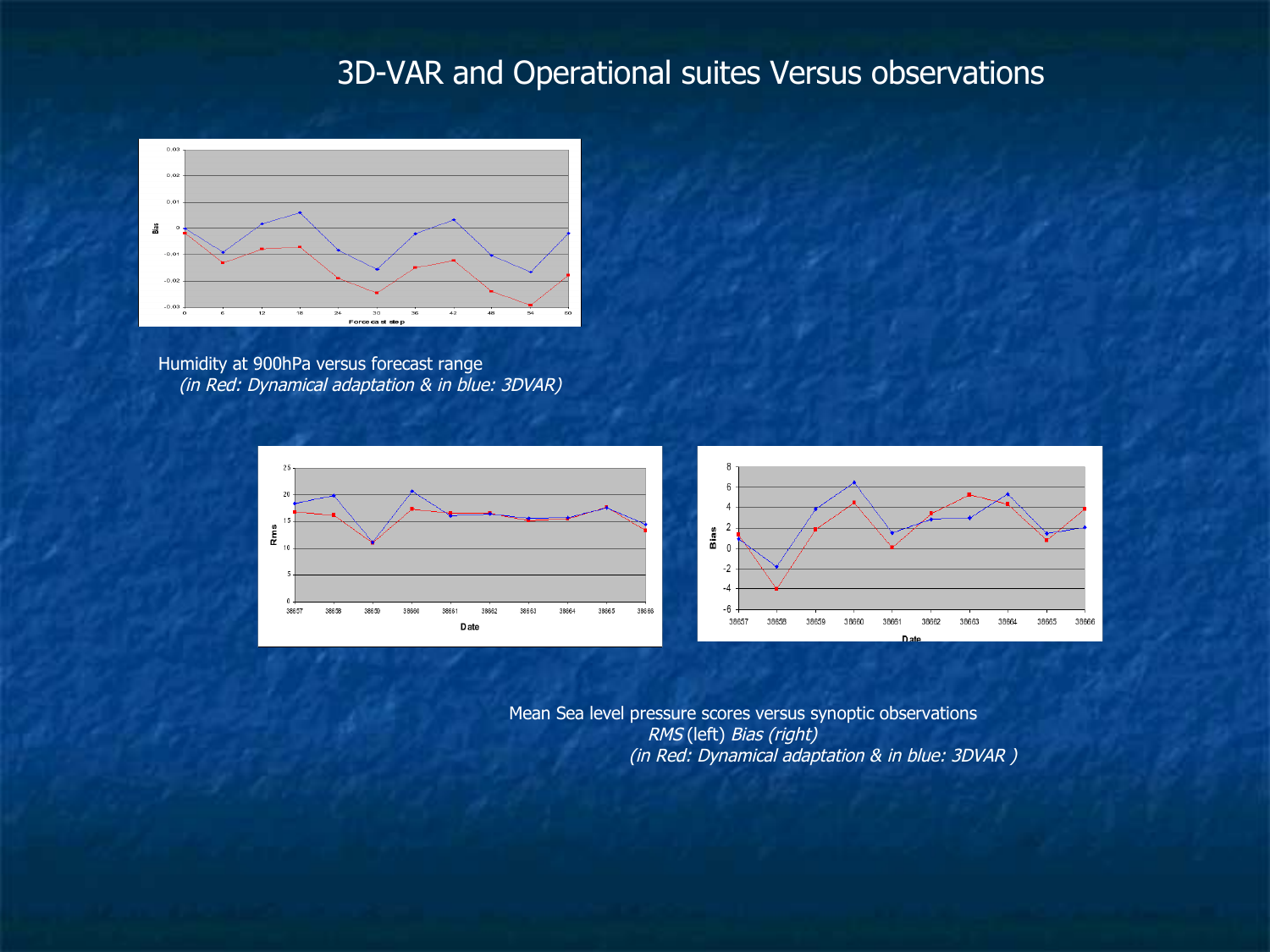## Vertical Profile of temperature bias versus ARPEGE/ ANALYSIS

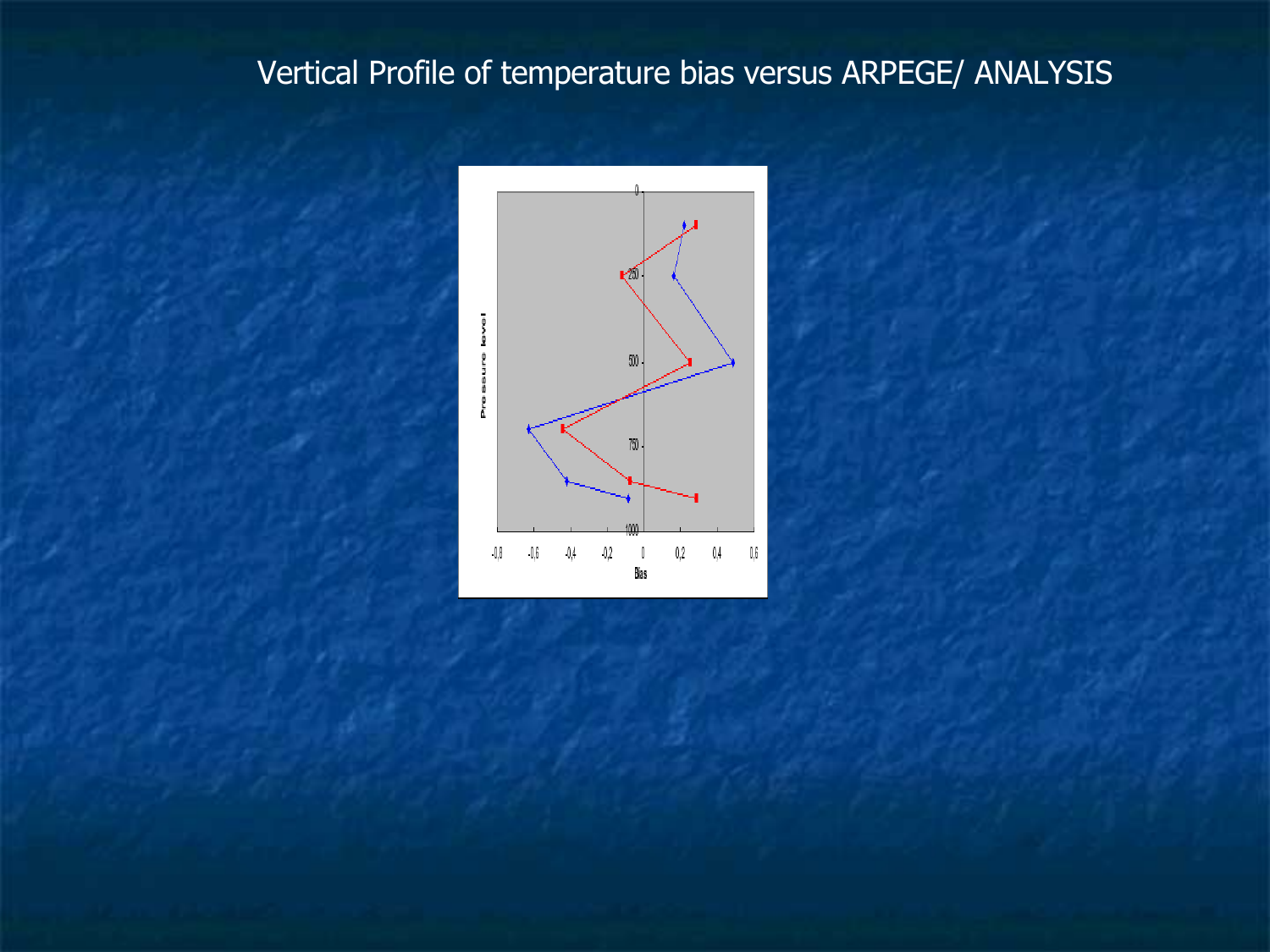## 3D-VAR and Operational suites Versus satellite observations



Bias (op) & RMS (bottom) of Brightness temperatures predicted by two suites versus brightness temperatures observed by METEOSAT7. the range of forecast is 12h. (in Red: Dynamical adaptation & in blue: 3DVAR )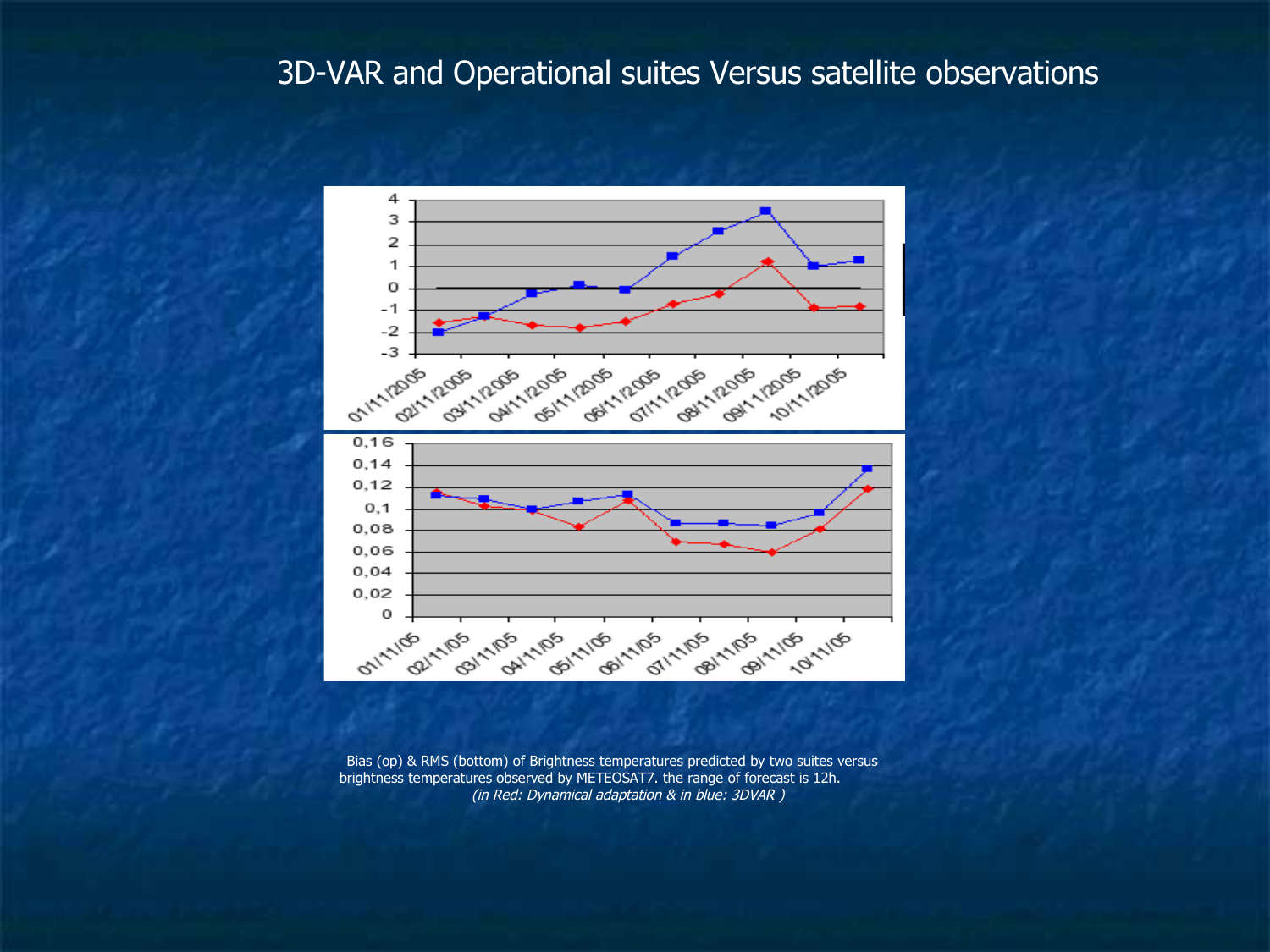

Image IR METEOSAT du 05 NOV 05 a 12h00

Image IR METEOSAT du 08 NOV 05 a 12h00

observed satellite images on the left : 05/11/2005 on the right : 08/11/2005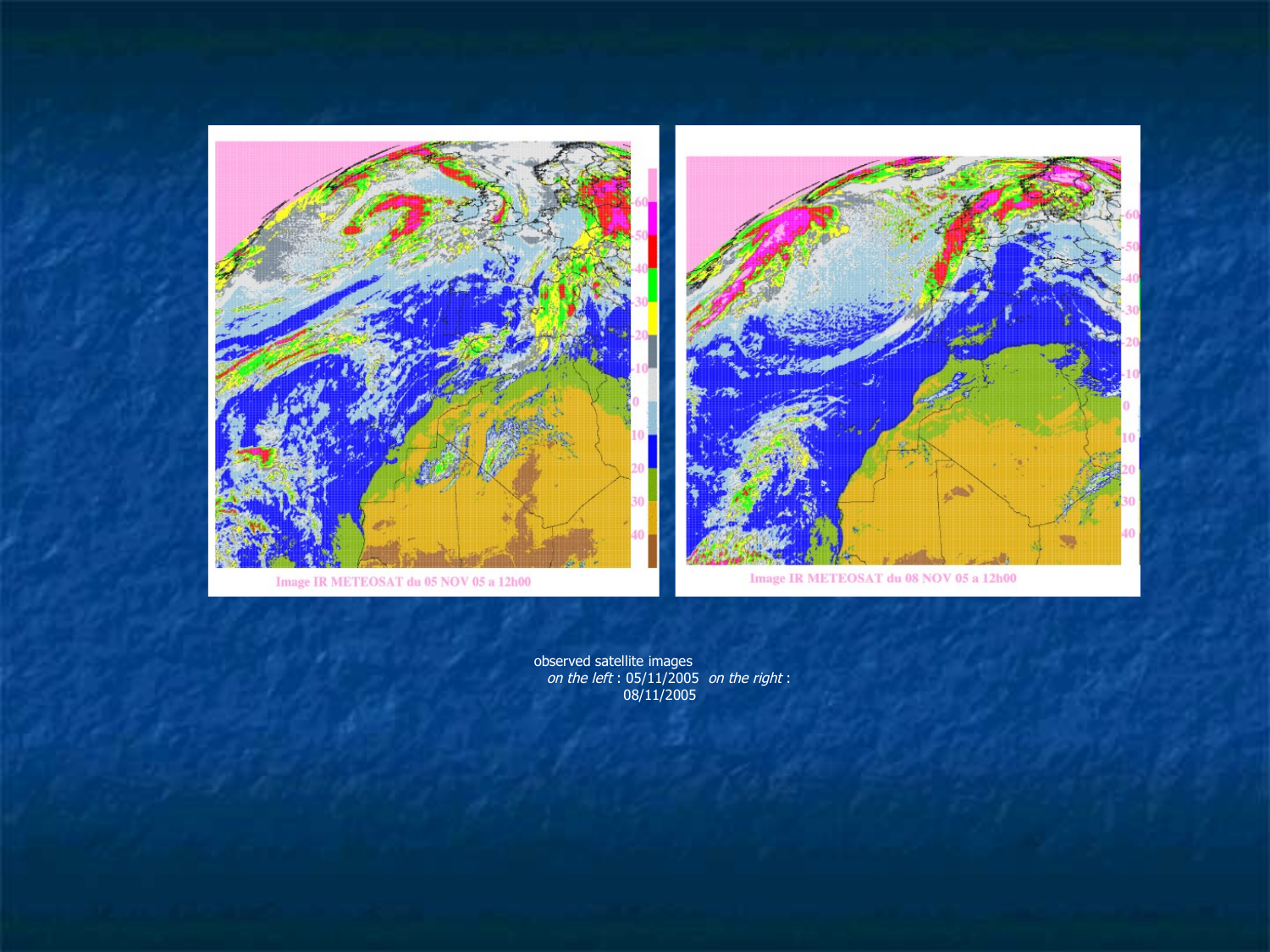

Bias ( FORECAST vs OBSERVATION) : 05/11/2005 (12h) on the left : Dynamical Adaptation, on the right : 3D-VAR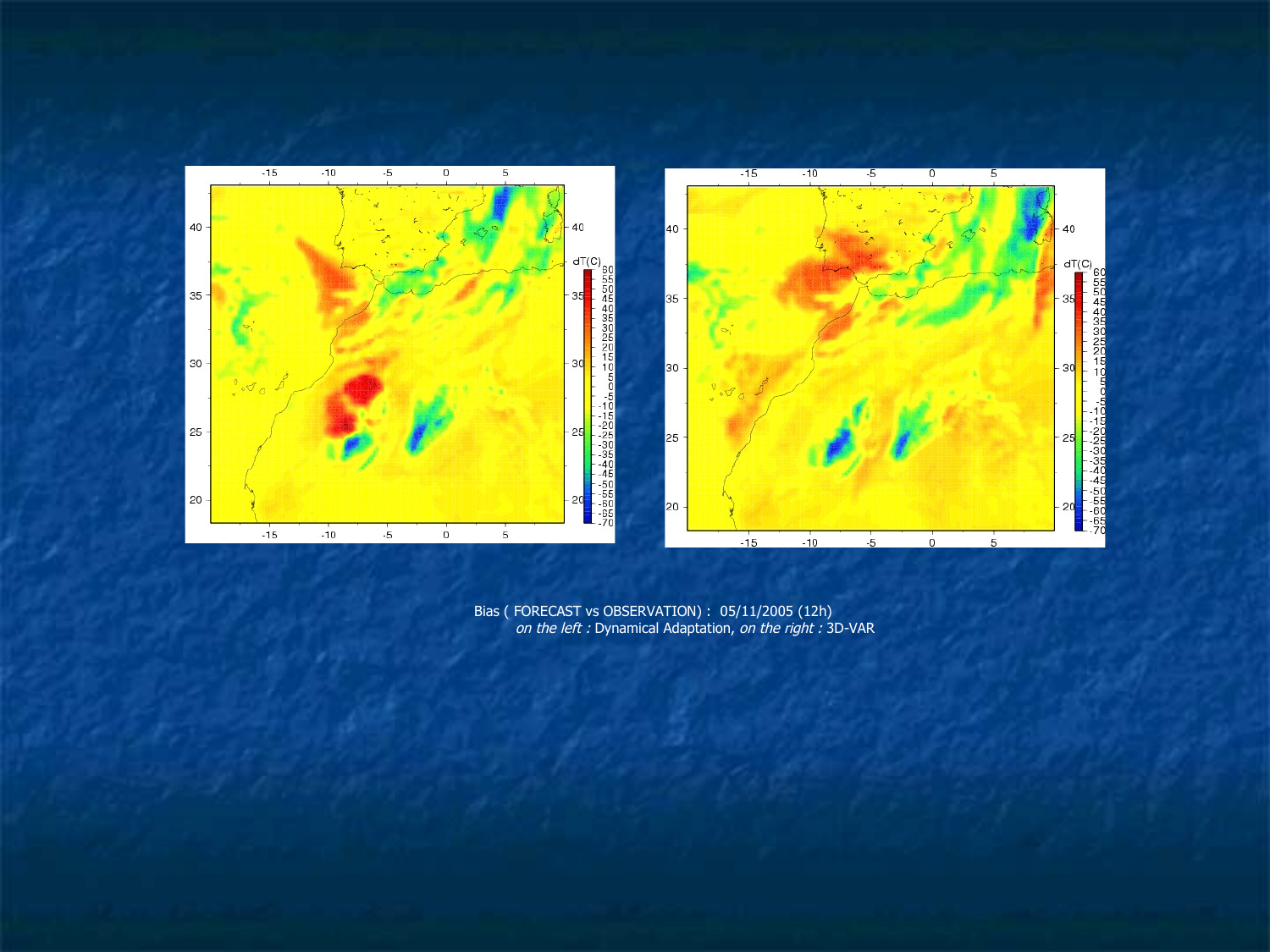



Fig 8: Bias ( FORECAST vs OBSERVATION) : 08/11/2005 (12h) on the left : Dynamical Adaptation, on the right : 3DVAR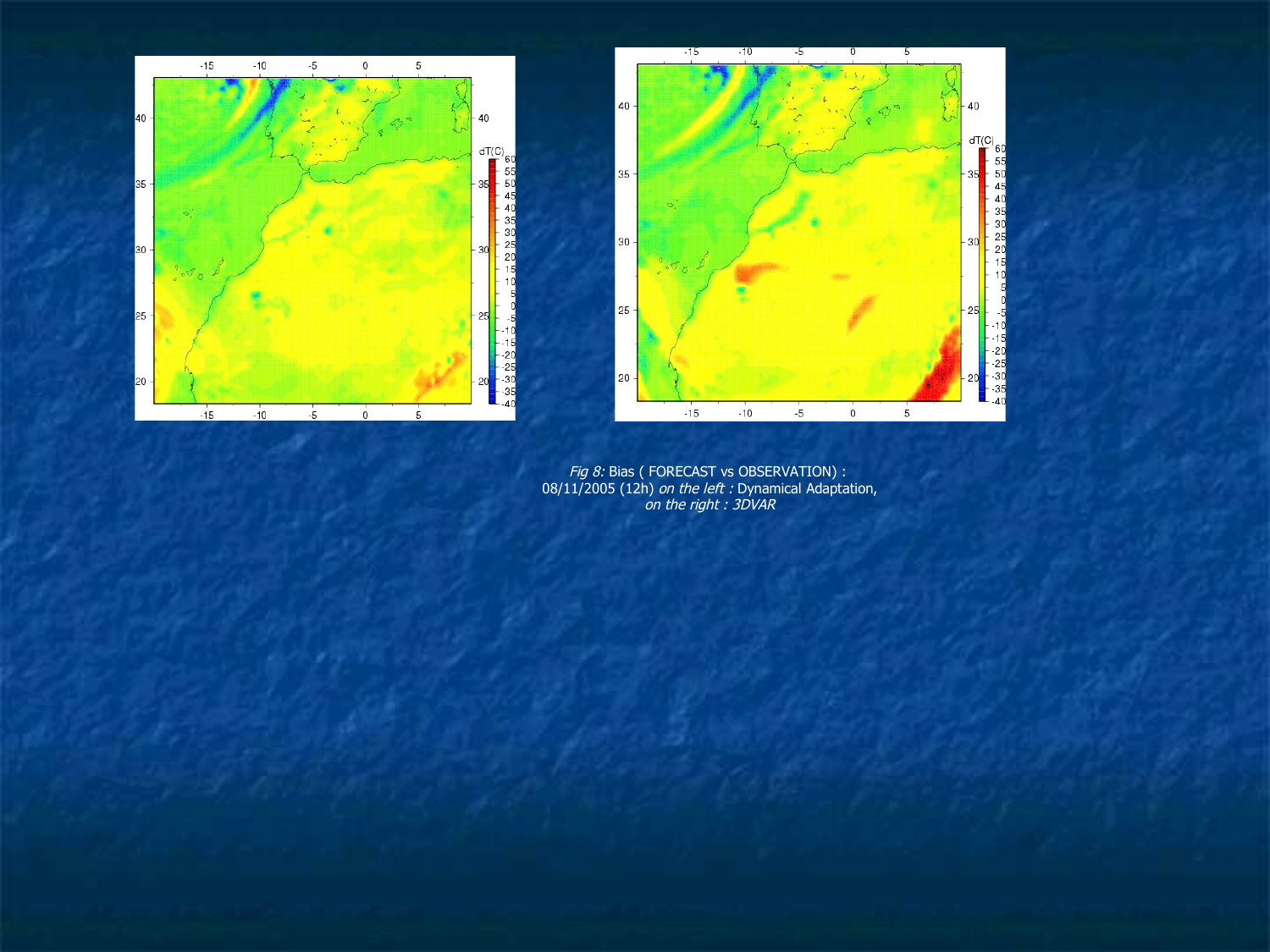### Conclusion and perspectives:

•No exact conclusion can be done on scores on Tbs, the verification tool using satellite data is not validated yet, more spatial and temporal calibrations are needed.

•The observation used in 3D-Var assimilation technique should be completed by non conventional observations (radiances ATOVS, Radar data …).

•In the surface analysis, it's suggested to use blending instead of CANARI.